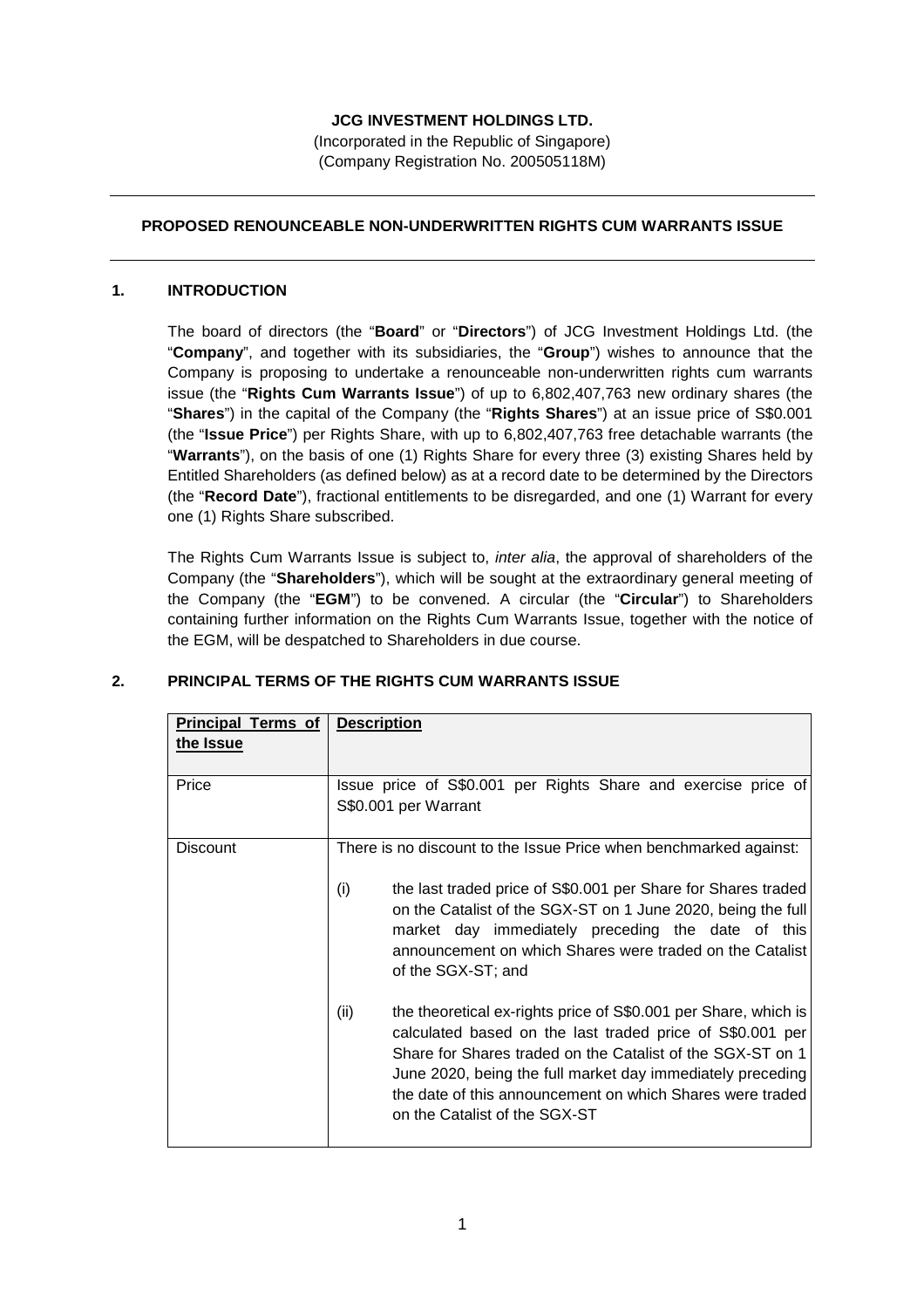| <b>Allotment Ratio</b> | One (1) Rights Share for every three (3) existing Shares held by<br>Shareholders as at the Record Date, fractional entitlements to be<br>disregarded, and one (1) Warrant for every one (1) Rights Share<br>subscribed                                                                                                                                                                                                                                       |
|------------------------|--------------------------------------------------------------------------------------------------------------------------------------------------------------------------------------------------------------------------------------------------------------------------------------------------------------------------------------------------------------------------------------------------------------------------------------------------------------|
| Use of Proceeds        | The use of proceeds arising from the Rights Cum Warrants Issue will<br>be for the future expansion of the Group, as well as for the working<br>capital needs of the Group                                                                                                                                                                                                                                                                                    |
| Purpose of Issue       | The Company is undertaking the Rights Cum Warrants Issue to raise<br>funds to strengthen the financial position and capital base of the<br>Group. In addition, the Rights Cum Warrants Issue will allow the<br>Group to pursue its growth strategy of developing and expanding its<br>business in the region. The Rights Cum Warrants Issue will also<br>provide the Shareholders with an opportunity to further participate in<br>the equity of the Company |

The terms and conditions of the Rights Cum Warrants Issue are subject to such changes as the Directors may in their absolute discretion deem fit. The final terms and conditions of the Rights Cum Warrants Issue will be contained in an offer information statement (the "**Offer Information Statement**") in connection with the Rights Cum Warrants Issue to be lodged with the Monetary Authority of Singapore and to be despatched by the Company to Entitled Shareholders (as defined below) in due course. Further details on the principal terms and conditions of the Rights Cum Issue are set out below.

#### **2.1 Basis of Provisional Allotment**

The Company is offering up to 6,802,407,763 Rights Shares to Entitled Shareholders (as defined below) at an Issue Price of S\$0.001 per Rights Share, and up to 6,802,407,763 Warrants, with each Warrant carrying the right to subscribe for one (1) new Share (the "**Warrant Share**") at the exercise price of S\$0.001 per Warrant (the "**Exercise Price**"), on a renounceable non-underwritten basis of one (1) Rights Share for every three (3) existing Shares held by Shareholders as at the Record Date, fractional entitlements to be disregarded, and one (1) Warrant for every one (1) Rights Share subscribed.

#### **2.2 Size of the Rights Cum Warrants Issue**

As at the date of this announcement, the issued and paid-up share capital of the Company (excluding treasury shares) comprises 15,811,689,664 Shares (the "**Existing Share Capital**"), 4,557,046,127 outstanding warrants issued by the Company (the "**Relevant Warrants**") and 38,487,500 outstanding options under the Albedo Employee Share Option Scheme (the "**Relevant Options**"), all of which may be exercised on or prior to the Record Date. In the event all the Relevant Warrants and Relevant Options are exercised, the issued share capital of the Company (excluding treasury shares) will increase to 20,407,223,291 Shares.

Based on the Existing Share Capital, and assuming that (i) all of the Relevant Warrants and the Relevant Options are exercised and new Shares are issued pursuant thereto on or prior to the Record Date, and (ii) all Entitled Shareholders (as defined below) subscribe and pay for their pro rata entitlements of the Rights Shares with Warrants (the "**Maximum Subscription**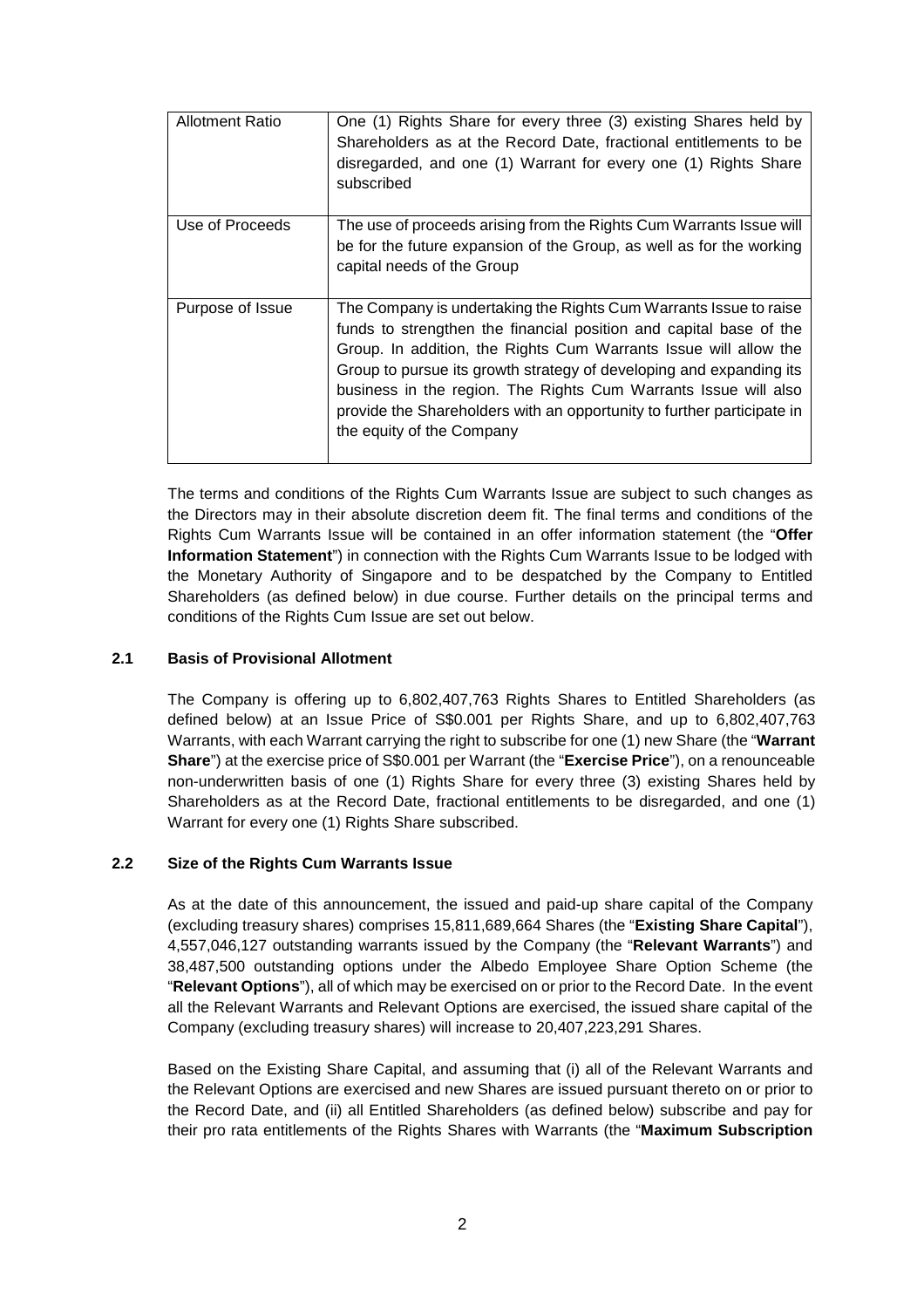**Scenario**"), the Company will allot and issue 6,802,407,763 Rights Shares and 6,802,407,763 Warrants under the Rights Cum Warrants Issue.

### **2.3 Terms of Warrants**

The Warrants are immediately detachable from the Rights Shares upon issue, and will be issued in registered form and will be listed and traded separately on the Catalist of the Singapore Exchange Securities Trading Limited (the "**SGX-ST**") under the book-entry (scripless) settlement system, upon the listing and quotation of the Warrants on the Catalist of the SGX-ST, subject to, *inter alia*, there being an adequate spread of holdings of the Warrants to provide for an orderly market in the Warrants.

Subject to the terms and conditions governing the Warrants to be set out in an instrument by way of a deed poll (the "**Deed Poll**"), each Warrant will carry the right to subscribe for one (1) Warrant Share at the Exercise Price at any time during the period commencing on the date of issue of the Warrants and expiring on the day immediately preceding the third (3rd) anniversary of the date of issue of the Warrants (the "**Exercise Period**"). The Warrants that remain unexercised at the expiry of the Exercise Period shall lapse and cease to be valid for any purpose.

The Exercise Price and the number of Warrants to be held by each holder of Warrants will be subject to adjustments under certain circumstances as provided for in the Deed Poll and appropriate announcements on the adjustments will be made by the Company.

The Warrant Shares arising from the exercise of the Warrants will, upon allotment and issue, rank pari passu in all respects with the then existing Shares, save for any dividends, rights, allotments or other distributions, the record date for which falls before the date of issue of the Warrant Shares.

The Company shall, not later than one (1) month before the expiry of the Exercise Period (the "**Expiry Date**"), announce the expiry of the Exercise Period on SGXNET. In addition, the Company shall, not later than one (1) month before the Expiry Date, take reasonable steps to notify all holders of the Warrants in writing of the Expiry Date, and such notice shall be delivered by post to the address of the relevant holders of the Warrant(s).

#### **2.4 Issue Price and Exercise Price**

The Issue Price of S\$0.001 per Rights Share and Exercise Price of S\$0.001 per Warrant represents (i) the last traded price of S\$0.001 per Share for Shares traded on the Catalist of the SGX-ST on 1 June 2020, being the full market day immediately preceding the date of this announcement on which Shares were traded on the Catalist of the SGX-ST; and (ii) the theoretical ex-rights price of S\$0.001 per Share, which is calculated based on the last traded price of S\$0.001 per Share for Shares traded on the Catalist of the SGX-ST on 1 June 2020, being the full market day immediately preceding the date of this announcement on which Shares were traded on the Catalist of the SGX-ST.

### **2.5 Ranking of the Rights Shares with Warrants**

The Rights Shares with Warrants will be payable in full upon acceptance and/or application and when allotted and issued, will rank pari passu in all respects with the then existing Shares for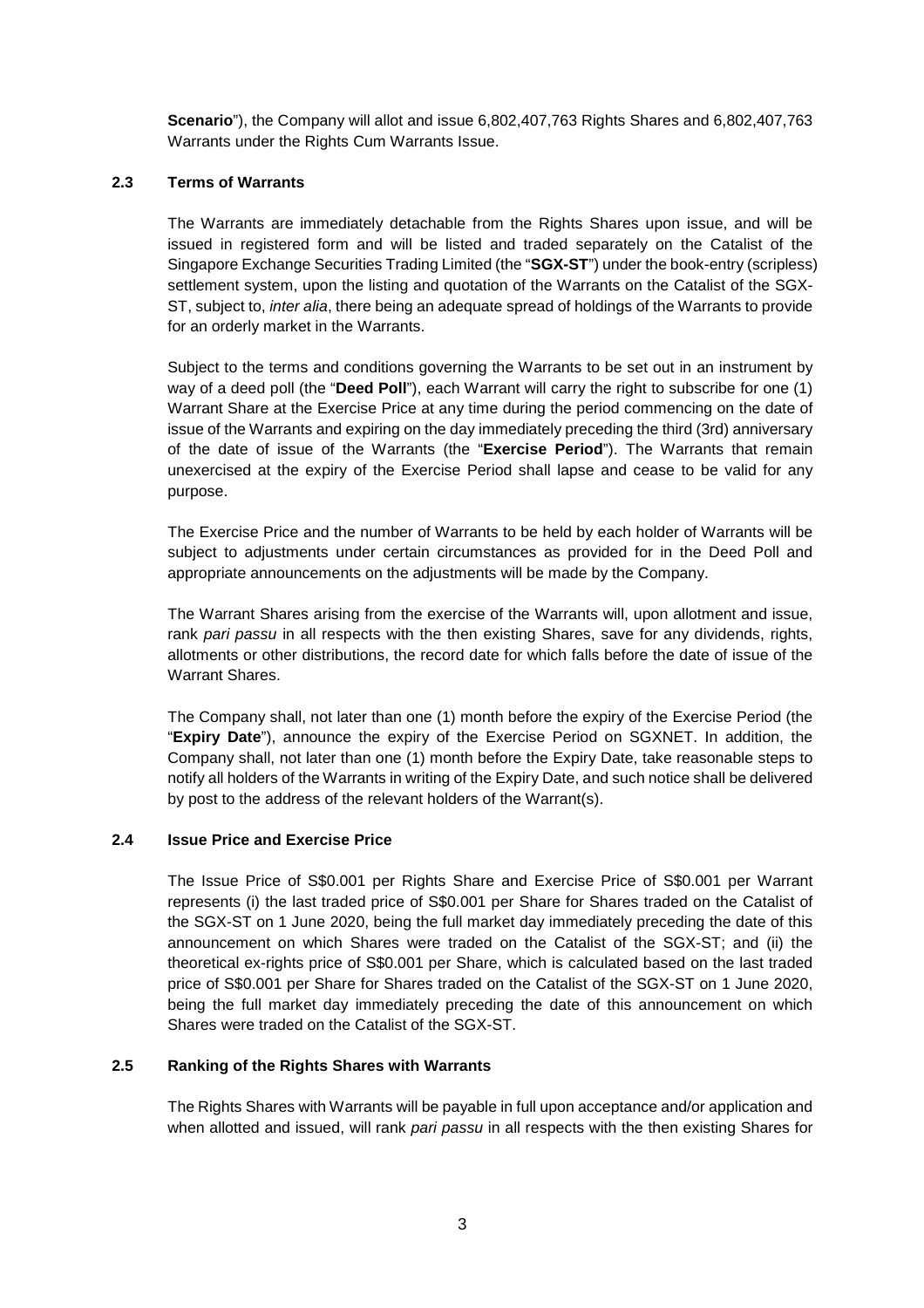any dividends, rights, allotments or other distributions, the record date for which falls before the date of issue of the Rights Shares with Warrants.

For this purpose, a "**record date**" means, in relation to any dividends, rights, allotments or other distributions, the date as at the close of business (or such other time as may have been notified by the Company) on which the Shareholders must be registered with the Company, the Company's share registrar, BoardRoom Corporate & Advisory Services Pte Ltd, (the "**Share Registrar**") or The Central Depository (Pte) Limited ("**CDP**"), as the case may be, in order to participate in such dividends, rights, allotments or other distributions.

### **2.6 Non-Underwritten Rights Cum Warrants Issue**

The Directors are of the opinion that there is no minimum amount which must be raised from the Rights Cum Warrants Issue. Hence, in view of the aforesaid and the savings enjoyed for not having to bear underwriting fees, the Company has decided to proceed with the Rights Cum Warrants Issue on a non-underwritten basis.

#### **2.7 Provisional Allotments and Excess Applications**

Entitled Shareholders (as defined below) will be at liberty to accept (in full or in part), decline, or otherwise renounce or trade (during the provisional allotment trading period prescribed by SGX-ST) their provisional allotments of the Rights Shares with Warrants and will be eligible to apply for additional Rights Shares with Warrants in excess of their provisional allotments under the Rights Cum Warrants Issue (the "**Excess Rights Shares**").

Fractional entitlements to the Rights Shares with Warrants will be disregarded in arriving at Entitled Shareholders' (as defined below) provisional allotments of Rights Shares with Warrants and will, together with such Rights Shares with Warrants that are not validly taken up by Entitled Shareholders (as defined below), the original allottees or their respective renouncee(s) or the purchasers of such provisional allotment of Rights Shares with Warrants, any unsold "nil-paid" provisional allotments of Rights Shares with Warrants of Foreign Shareholders (as defined below) and any Rights Shares with Warrants which are not validly taken up or allotted for any reason, be aggregated and allotted to satisfy excess applications for Rights Shares with Warrants (if any), or disposed of or otherwise dealt with in such manner as the Directors may, in their absolute discretion, deem fit in the interest of the Company.

It is hereby disclosed and confirmed that, in the allotment of Excess Rights Shares with Warrants, preference will be given to the rounding of odd lots, and the Directors and substantial Entitled Shareholders (as defined below) who have control or influence over the Company in connection with the day-to-day affairs of the Company or the terms of the Rights Cum Warrants Issue, or have representation (direct or through a nominee) on the board of the Company, will rank last in priority for the rounding of odd lots and allotment of Excess Rights Shares with Warrants. The Company will also not make any allotment and issue of any Excess Rights Shares with Warrants that will result in a transfer of controlling interest in the Company unless otherwise approved by Shareholders in a general meeting.

Depending on the level of subscription for the Rights Shares with Warrants, the Company will, if necessary, scale down the subscription for the Rights Shares with Warrants by any of the Entitled Shareholders (as defined below) to avoid placing the relevant Entitled Shareholder (as defined below) in the position of incurring a mandatory general offer obligation under the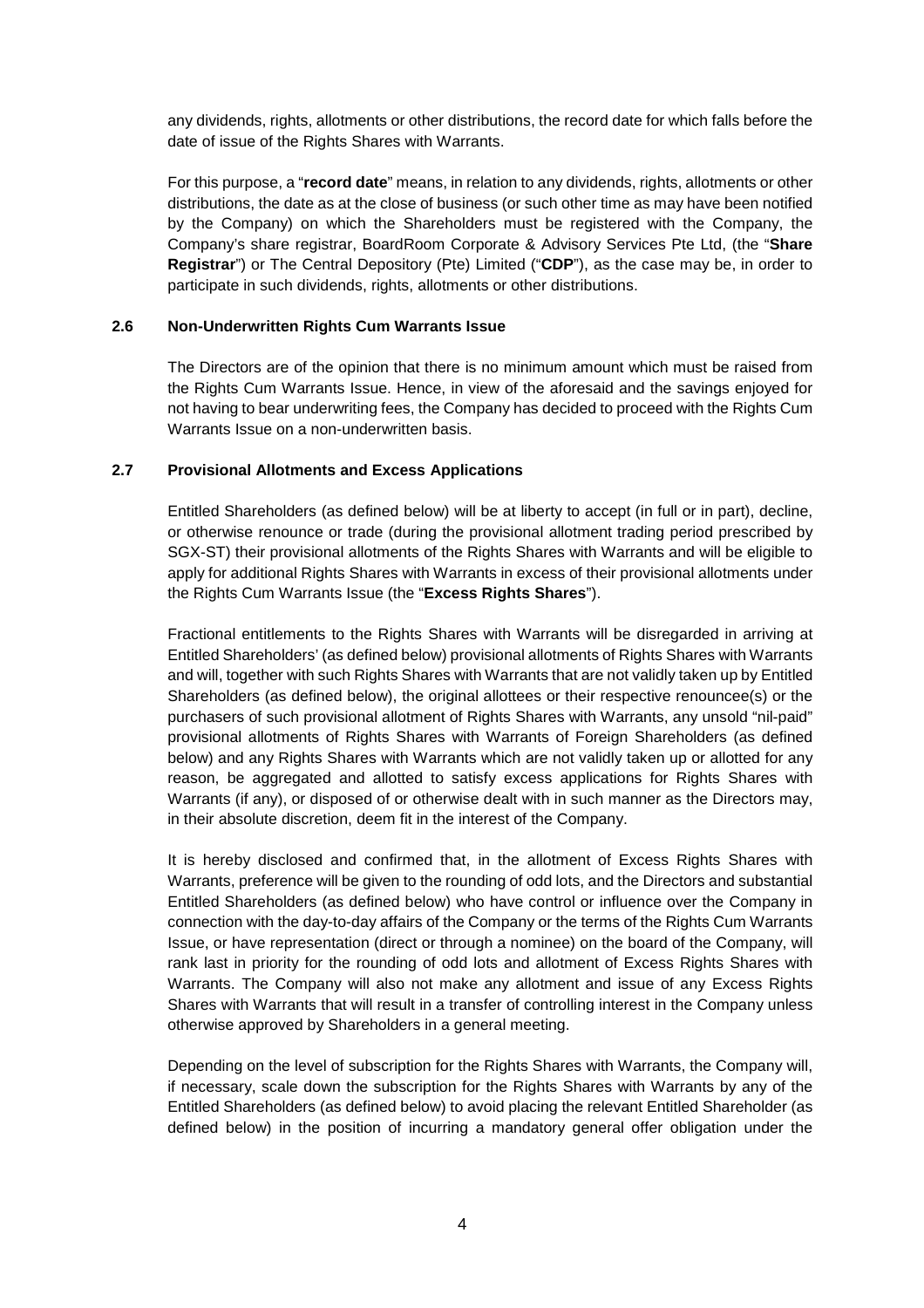Singapore Code on Take-overs and Mergers as a result of other Shareholders not taking up their Rights Shares with Warrants entitlement fully.

## **2.8 Trading of Odd Lots**

For the purposes of trading on the Catalist of the SGX-ST, each board lot of Rights Shares will comprise 100 Shares. Following the Rights Cum Warrants Issue, Shareholders who hold odd lots of Shares (that is, lots other than board lots of 100 Shares) and who wish to trade in odd lots on the Catalist of the SGX-ST are able to trade odd lots of Shares in board lots of one (1) Share on the SGX-ST's Unit Share Market. The Unit Share Market is a ready market for trading of odd lots of Shares with a minimum size of one (1) Share. Shareholders should note that the market for trading of such odd lots of Shares may be illiquid. There is no assurance that Shareholders who hold odd lots of Shares will be able to acquire such number of Shares required to make up a board lot, or to dispose of their odd lots (whether in part or in whole) on the SGX-ST's Unit Share Market.

## **3. RATIONALE AND USE OF PROCEEDS**

The Company is undertaking the Rights Cum Warrants Issue to raise funds to strengthen the financial position and capital base of the Group. The Group is cautiously confident that, with an effective strategic plan and a strong management team to execute our plan, the Group is poised to grow successfully and steadily even during and after this COVID-19 economic and financial market crisis. Post COVID-19, it is expected that many opportunities will arise for the Group to look for smaller medical aesthetics companies which are badly affected for collaboration or acquisition. This is in line with our strategy to grow through mergers and acquisitions. The Rights Cum Warrants Issue will allow the Group to pursue its growth strategy of developing and expanding its business in the region. The Rights Cum Warrants Issue will also provide the Shareholders with an opportunity to further participate in the equity of the Company.

The net proceeds arising from the allotment and issue of the Rights Shares (the "**Net Proceeds**") (without taking into account the proceeds from the exercise of the Warrants) will be used for future expansion of the Group, as well as for the working capital needs of the Group, which includes the administrative expenses, manpower costs, compliance costs, continuing listing expenses such as professional fees of the Group and settlement of head office expenses for the year.

The Net Proceeds, after deducting estimated costs and expenses of S\$150,000 relating to the Rights Cum Warrants Issue, is expected to be approximately S\$6,652,000 in the Maximum Subscription Scenario. The Company intends to use the Net Proceeds in the following manner:

| Use of Net Proceeds                      | Amount<br>(S\$'000) | <b>Percentage of Net</b><br>Proceeds (%) |
|------------------------------------------|---------------------|------------------------------------------|
| For general working capital needs        | 3,326               | 50                                       |
| 2. For the future expansion of the Group | 3,326               | 50                                       |
| Total                                    | 6,652               | 100                                      |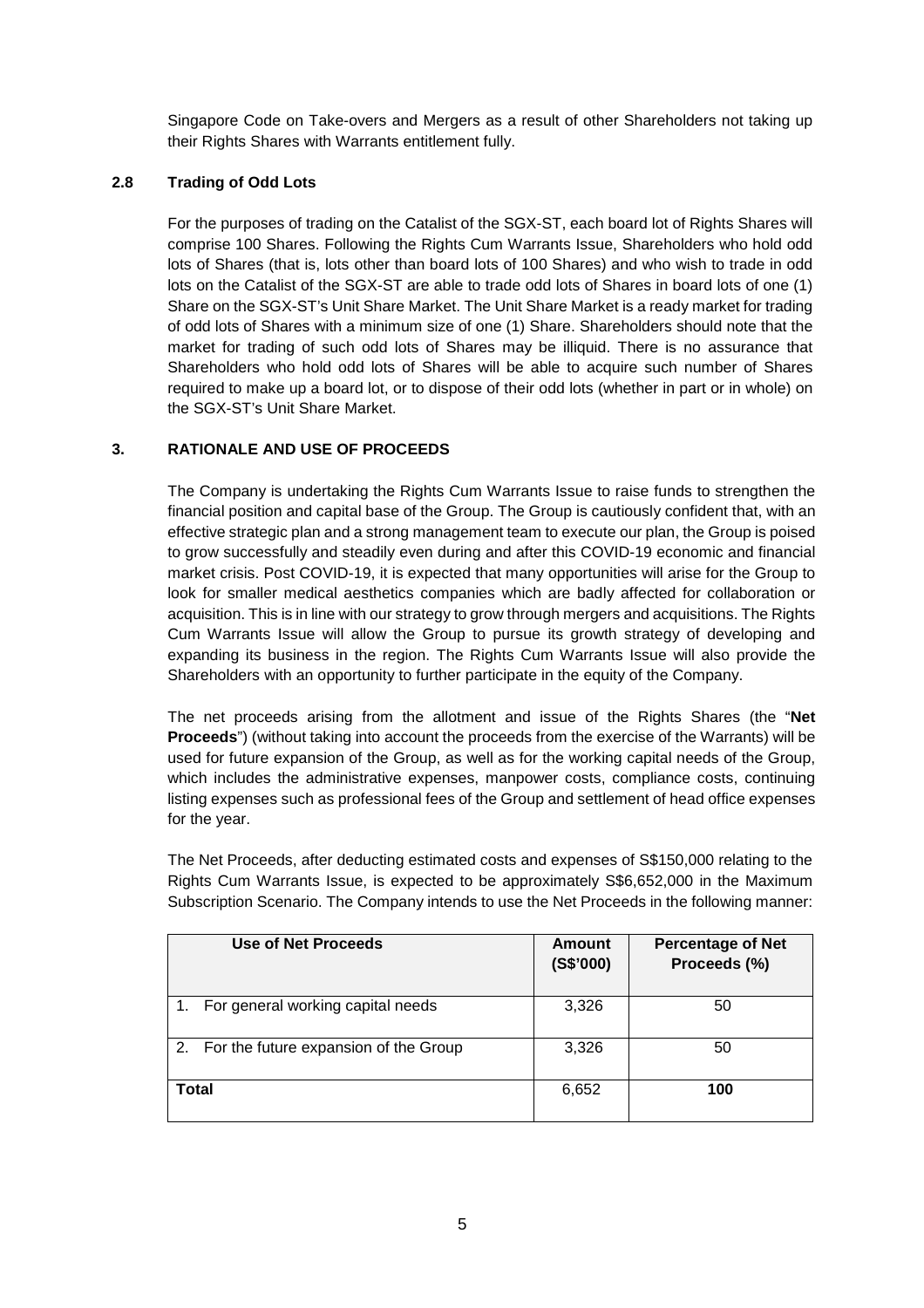The additional proceeds arising from the exercise of all of the Warrants in the Maximum Subscription Scenario is approximately S\$6,802,000 (the "**Warrants Exercise Proceeds**"). As and when the Warrants are exercised, the Warrants Exercise Proceeds may, at the discretion of the Directors, be applied largely in the following manner:

| Use of Warrants Exercise Proceeds        | Amount<br>(S\$'000) | <b>Percentage of Net</b><br>Proceeds (%) |
|------------------------------------------|---------------------|------------------------------------------|
| For general working capital needs        | 3,401               | 50                                       |
| 2. For the future expansion of the Group | 3,401               | 50                                       |
| Total                                    | 6,802               | 100                                      |

Pending the deployment of the Net Proceeds and/or the Warrants Exercise Proceeds for the abovementioned purposes, such proceeds may be deposited with banks and/or financial institutions, invested in short-term money markets instruments and/or marketable securities, and/or used for any other purposes on a short-term basis as the Directors may, in their absolute discretion, deem appropriate in the interests of the Company.

The Company will make periodic announcements on the utilisation of the Net Proceeds and the Warrants Exercise Proceeds as and when such proceeds are materially disbursed and whether such disbursements are in accordance with the use of proceeds as stated in the Offer Information Statement, and provide a status report on the use of the Net Proceeds and the Warrants Exercise Proceeds in the interim and full year financial statements and in the annual report(s) of the Company, until such time such proceeds have been fully utilised. Where the Net Proceeds and/or the Warrants Exercise Proceeds have been used for general corporate and/or working capital purposes, the Company will also provide a breakdown with specific details on the use of the Net Proceeds and/or the Warrants Exercise Proceeds in the financial statements and annual reports.

Where there is a material deviation in the use of the Net Proceeds and/or the Warrants Exercise Proceeds, the Company will announce the reasons for such deviation.

# **4. OPINION OF DIRECTORS**

- **4.1** For the purposes of Rule 814(1)(f) of the SGX-ST Listing Manual Section B: Rules of Catalist (the "**Catalist Rules**"), the Directors are of the opinion that, after taking into consideration the Group's present bank facilities, the working capital available to the group is sufficient to meet its present requirements. Notwithstanding the present sufficiency of working capital, the Directors are of the opinion that the Rights Cum Warrants Issue shall be undertaken for the reasons stated in paragraph 3 of this announcement.
- **4.2** The Directors are of the opinion, after taking into consideration the rationale for the Rights Cum Warrants Issue as set out in paragraph 3 of this announcement, that the Rights Cum Warrants Issue is in the interest of the Company.

# **5. CONDITIONS FOR THE RIGHTS CUM WARRANTS ISSUE**

The Rights Cum Warrants Issue is subject to, *inter alia*, the following: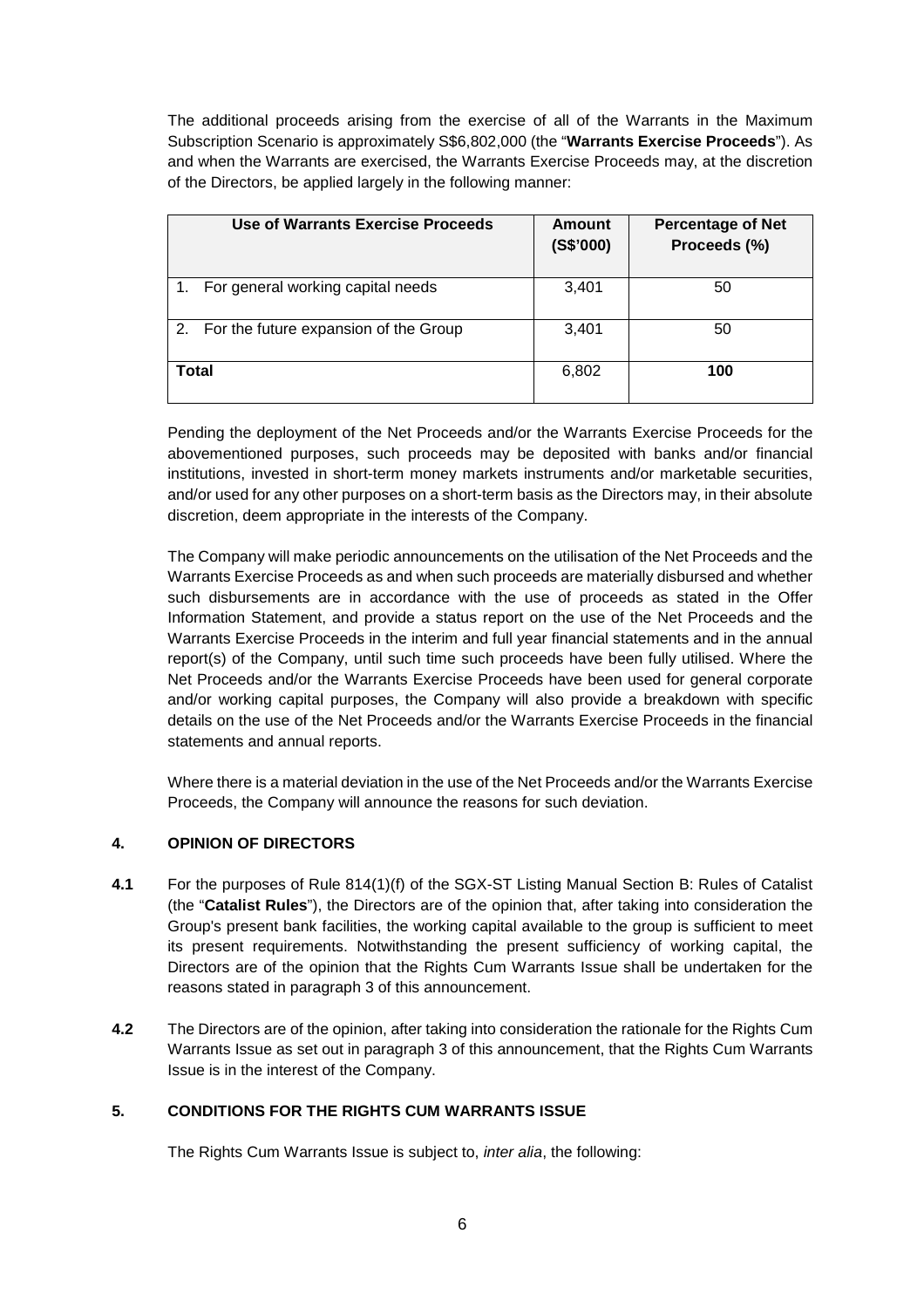- (i) the receipt of the in-principle approval of the SGX-ST for the listing and quotation of the Rights Shares, the Warrants and the Warrant Shares on the Catalist of the SGX-ST;
- (ii) the issue and allotment of the Rights Shares, the Warrants and the Warrant Shares having been approved by Shareholders at the EGM; and
- (iii) the lodgment of the Offer Information Statement, together with all other accompanying documents (if applicable) in respect of the Rights Cum Warrants Issue with the Monetary Authority of Singapore.

The Company will be making an application to the SGX-ST through its continuing sponsor, Stamford Corporate Services Pte. Ltd., for permission to deal in and for the listing and quotation of the Rights Shares, the Warrants and the Warrant Shares on the Catalist. An appropriate announcement on the outcome of such application will be made in due course.

### **6. ELIGIBILITY TO PARTICIPATE IN THE RIGHTS CUM WARRANTS ISSUE**

#### **6.1 Eligibility to Participate**

The Company will provisionally allot the Rights Shares with Warrants to the Entitled Shareholders (as defined below), comprising Entitled Depositors and Entitled Scripholders (each as defined below), on the basis of their shareholdings as at the Record Date. Entitled Shareholders (as defined below) will be entitled to participate in the Rights Cum Warrants Issue and receive the Offer Information Statement together with the appropriate application forms and accompanying documents at their respective Singapore addresses as maintained with the records of the CDP or the Share Registrar, as the case may be.

### **6.2 Entitled Depositors**

Entitled Depositors are Shareholders with Shares standing to the credit of their securities accounts (the "**Securities Account**") with CDP and (i) whose registered addresses with CDP are in Singapore as at the Record Date or (ii) who have provided CDP with addresses in Singapore for the service of notices and documents not later than 5.00 p.m. (Singapore time) on the date falling three (3) market days prior to the Record Date (the "**Entitled Depositors**").

Entitled Depositors will be provisionally allotted the Rights Shares with Warrants on the basis of the number of Shares standing to the credit of their Securities Accounts as at 5.00 p.m. (Singapore time) on the Record Date.

### **6.3 Entitled Scripholders**

Entitled Scripholders are Shareholders whose share certificates have not been deposited with CDP and who have tendered to the Share Registrar valid transfers of tier Shares and the certificates relating thereto for registration up to the Record Date and (i) whose registered addresses with the Company or the Share Registrar are in Singapore as at the Record Date or (ii) who have provided the Company or the Share Registrar with addresses in Singapore for the service of notices and documents not later than 5.00 p.m. (Singapore time) on the date falling three (3) market days prior to the Record Date (the "**Entitled Scripholders**" and together with the Entitled Depositors, the "**Entitled Shareholders**").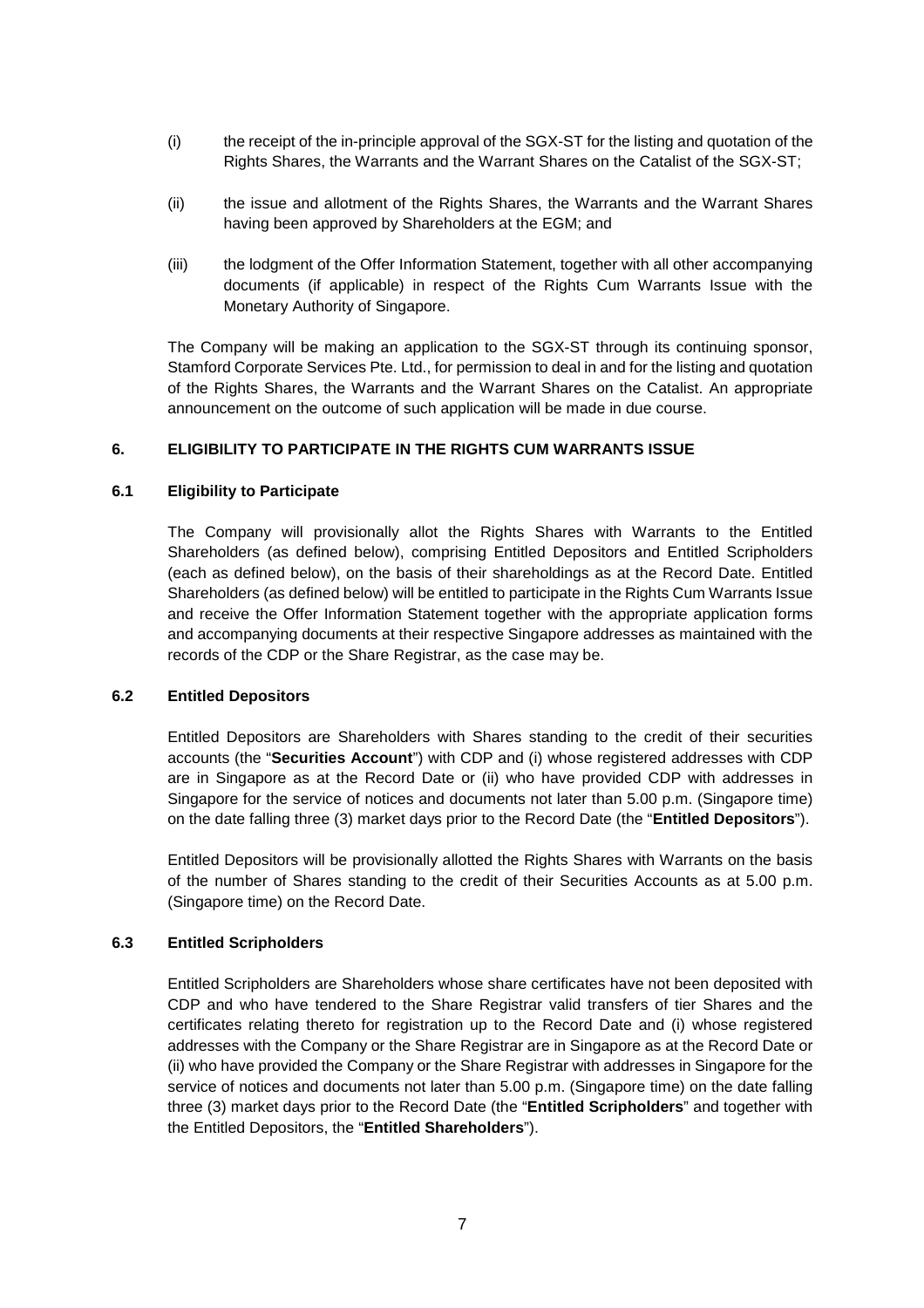Entitled Scripholders will have to submit duly completed and stamped transfers in respect of Shares not registered in the name of CDP, together with all relevant documents of title, so as to be received up to 5.00 p.m. (Singapore time) on the Record Date by the Share Registrar, in order to be registered to determine provisional allotments of Rights Shares with Warrants.

### **6.4 CPF Investment Scheme**

Shareholders who have previously purchased Shares using their Central Provident Fund ("**CPF**") account savings (the "**CPF Funds**") under the Central Provident Fund Investment Scheme ("**CPFIS**") may only use their CPF Funds for the payment of the Issue Price to subscribe for their provisional allotments of nil-paid Rights Shares with Warrants and (if applicable) to apply for excess Rights Shares with Warrants, subject to the applicable CPF rules and regulations. Such Shareholders who wish to accept provisional allotments of the Rights Shares with Warrants and (if applicable) apply for excess Rights Shares with Warrants using CPF Funds will need to instruct their respective approved CPF agent banks with whom they hold their CPF investment accounts, to accept the provisional allotments of the Rights Shares with Warrants and (if applicable) apply for excess Rights Shares with Warrants on their behalf in accordance with the terms and conditions in the Offer Information Statement. CPF Funds may not be used to purchase provisional allotments of nil-paid Rights Shares with Warrants directly from the market.

## **6.5 Foreign Shareholders**

For practicable reasons and to avoid any violation of securities legislation applicable in countries other than Singapore, the Rights Shares with Warrants will not be offered to Shareholders with registered addresses outside Singapore as at the Record Date and who have not, before 5.00 p.m. at least three (3) market days prior to the Record Date, provided to CDP or the Share Registrar, as the case may be, addresses in Singapore for the service of notices and documents (the "**Foreign Shareholders**"). As such, no provisional allotments of the Rights Shares will be made to, and no purported acceptance thereof or application therefor by, Foreign Shareholders will be valid.

If it is practicable to do so, arrangements may be made, at the discretion of the Company, for provisional allotments of Rights Shares with Warrants which would otherwise be provisionally allotted to Foreign Shareholders to be sold "nil-paid" on the SGX-ST as soon as practicable after dealings in the provisional allotments of Rights Shares with Warrants commence.

# **7. PREVIOUS EQUITY FUND RAISING IN THE PAST 12 MONTHS**

### **7.1 The January 2020 Subscriptions**

On 16 January 2020, the Company completed the placement of an aggregate of 427,807,485 new Shares, at an issue price of S\$0.00187 for each new subscription share, and 85,561,497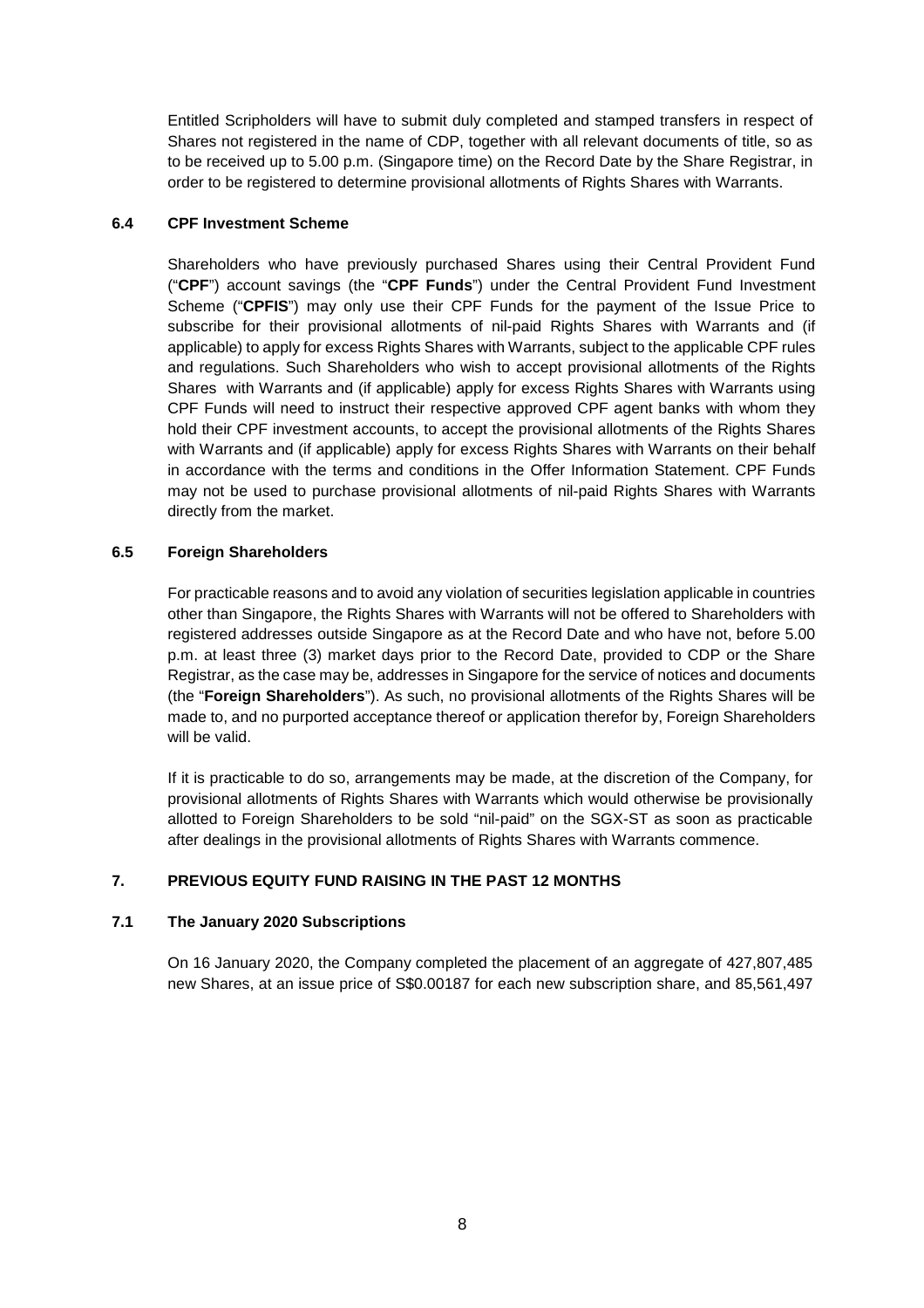free warrants, each convertible into one Share at an exercise price of S\$0.002, for a total cash consideration of S\$800,000 to certain subscribers (the "**January 2020 Subscriptions**").

Of the gross and net proceeds of approximately S\$800,000 of the January 2020 Subscriptions, the Company has utilised:

- (a) S\$303,000 for funding growth, development and expansion of existing medical aesthetics and healthcare business and exploration of new business opportunities as announced by the Company on 8 May 2020; and
- (b) S\$240,000 for working capital purposes mainly in relation to administrative and operating expenses as announced by the Company on 8 May 2020,

(collectively, the "**January 2020 Use of Proceeds**").

A breakdown of the January 2020 Use of Proceeds:

| <b>Intended</b><br>оf<br><b>use</b><br>proceeds | Percentage (%)<br>allocation | <b>Allocation</b><br>оf<br>net<br>proceeds<br>raised<br>(S\$'000) | Amount<br>utilised<br>(S\$'000) | <b>Balance</b><br>(S\$'000) |
|-------------------------------------------------|------------------------------|-------------------------------------------------------------------|---------------------------------|-----------------------------|
| Funding<br>growth,                              | 70                           | 560                                                               | 303                             | 257                         |
| development<br>and                              |                              |                                                                   |                                 |                             |
| expansion of<br>the                             |                              |                                                                   |                                 |                             |
| Company's<br>existing                           |                              |                                                                   |                                 |                             |
| medical aesthetics and                          |                              |                                                                   |                                 |                             |
| healthcare business and                         |                              |                                                                   |                                 |                             |
| exploration of<br>new                           |                              |                                                                   |                                 |                             |
| business opportunities as                       |                              |                                                                   |                                 |                             |
| and when they arise                             |                              |                                                                   |                                 |                             |
| Working capital purposes                        | 30                           | 240                                                               | 240                             |                             |
| <b>Total (approximately)</b>                    | 100                          | 800                                                               | 543                             | 257                         |

The balance amount is intended to be applied in the proportions as shown in the table above.

Assuming the 85,561,497 warrants are fully exercised for aggregate exercise proceeds of S\$171,123, 70% of the proceeds were intended to be used for funding growth, development and expansion of the Company's existing medical aesthetics and healthcare business and exploration of new business opportunities as and when they arise and the remaining 30% of the proceeds were intended to be used for working capital purposes. None of the 85,561,497 warrants have been exercised.

No further proceeds from the January 2020 Subscriptions have been raised as the warrants have not been exercised.

# **7.2 The DFN Subscription**

On 18 July 2019, the Company completed the placement of an aggregate of 250,000,000 new Shares, at an issue price of S\$0.002 for each new subscription share, and 250,000,000 free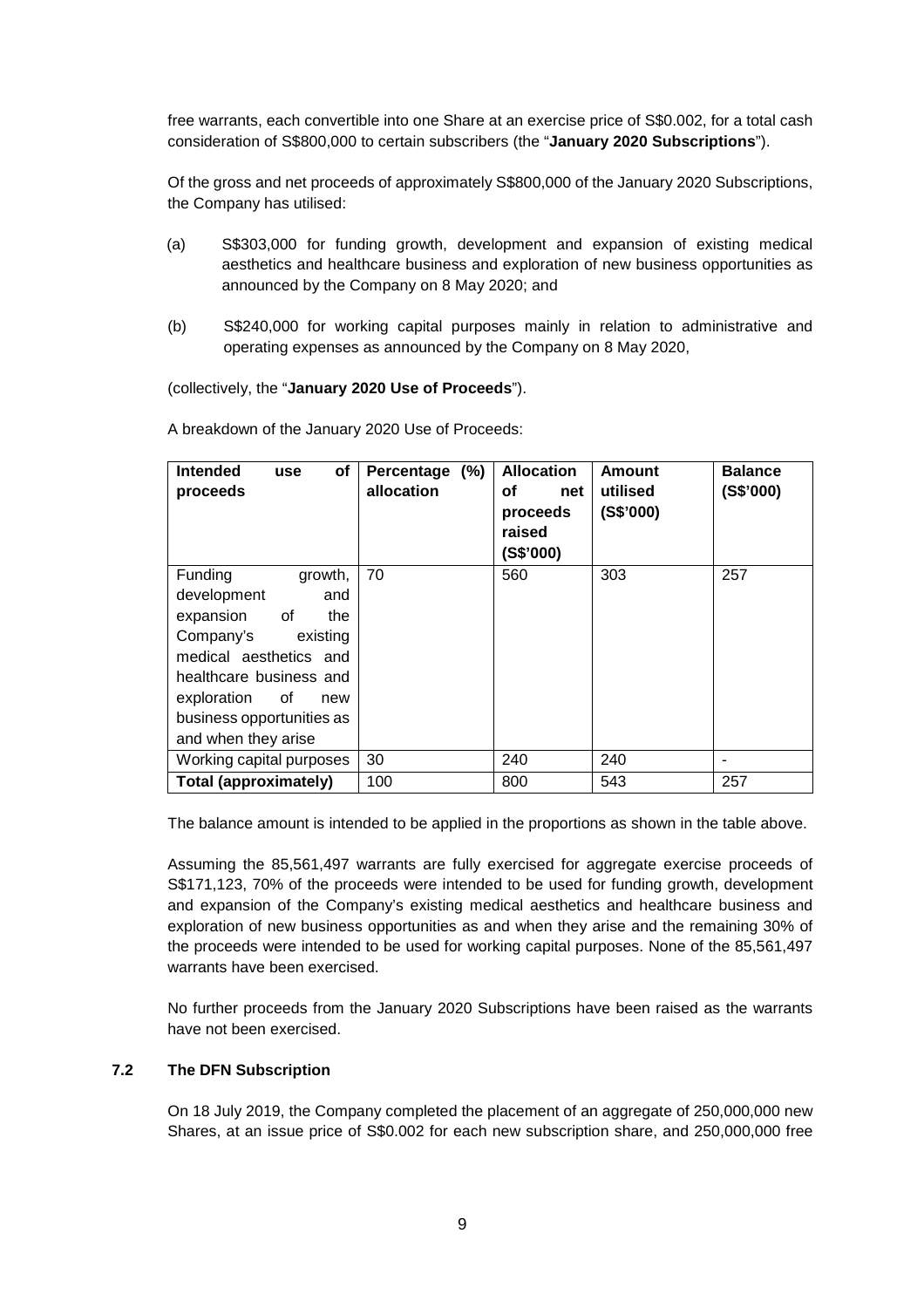warrants, each convertible into one Share at an exercise price of S\$0.0018, for a total cash consideration of S\$500,000 to Dato' Ng Tian Sang @ Ng Kek Chuan (the "**DFN Subscription**").

Of the gross and net proceeds of approximately S\$500,000 of the DFN Subscription, the Company has utilised:

- (a) S\$350,000 for funding growth, development and expansion of existing medical aesthetics and healthcare business and exploration of new business opportunities as announced by the Company on 8 May 2020; and
- (b) S\$150,000 for working capital purposes mainly in relation to administrative and operating expenses as announced by the Company on 8 May 2020,

(collectively, the "**DFN Use of Proceeds**").

A breakdown of the DFN Use of Proceeds:

| <b>Intended</b><br>οf<br>use<br>proceeds | Percentage (%)<br>allocation | <b>Allocation</b><br>οf<br>net<br>proceeds<br>raised<br>(S\$'000) | Amount<br>utilised<br>(S\$'000) | <b>Balance</b><br>(S\$'000) |
|------------------------------------------|------------------------------|-------------------------------------------------------------------|---------------------------------|-----------------------------|
| Funding<br>growth,                       | 70                           | 350                                                               | 350                             |                             |
| development<br>and                       |                              |                                                                   |                                 |                             |
| expansion of<br>the                      |                              |                                                                   |                                 |                             |
| Company's<br>existing                    |                              |                                                                   |                                 |                             |
| medical aesthetics and                   |                              |                                                                   |                                 |                             |
| healthcare business and                  |                              |                                                                   |                                 |                             |
| exploration of<br>new                    |                              |                                                                   |                                 |                             |
| business opportunities as                |                              |                                                                   |                                 |                             |
| and when they arise                      |                              |                                                                   |                                 |                             |
| Working capital purposes                 | 30                           | 150                                                               | 150                             |                             |
| <b>Total (approximately)</b>             | 100                          | 500                                                               | 500                             | $\overline{\phantom{0}}$    |

Assuming the 250,000,000 warrants are fully exercised for aggregate exercise proceeds of S\$450,000, 70% of the proceeds were intended to be used for funding growth, development and expansion of the Company's existing medical aesthetics and healthcare business and exploration of new business opportunities as and when they arise and the remaining 30% of the proceeds were intended to be used for working capital purposes. None of the 250,000,000 warrants have been exercised.

The Company also granted to the Subscriber the right to require the Company to issue to the Subscriber (the "**Call Option**"), and the Subscriber granted to the Company the right to require the Subscriber to subscribe for (the "**Put Option**"), all (and not only some) of the 250,000,000 Call Option and Put Option Shares with 250,000,000 Call Option and Put Option warrants.

No further proceeds from the DFN Subscription have been raised as neither the warrants nor the Put Option and/or the Call Option have been exercised. The Put Option and the Call Option have, as announced by the Company on 12 February 2020, expired on 6 February 2020.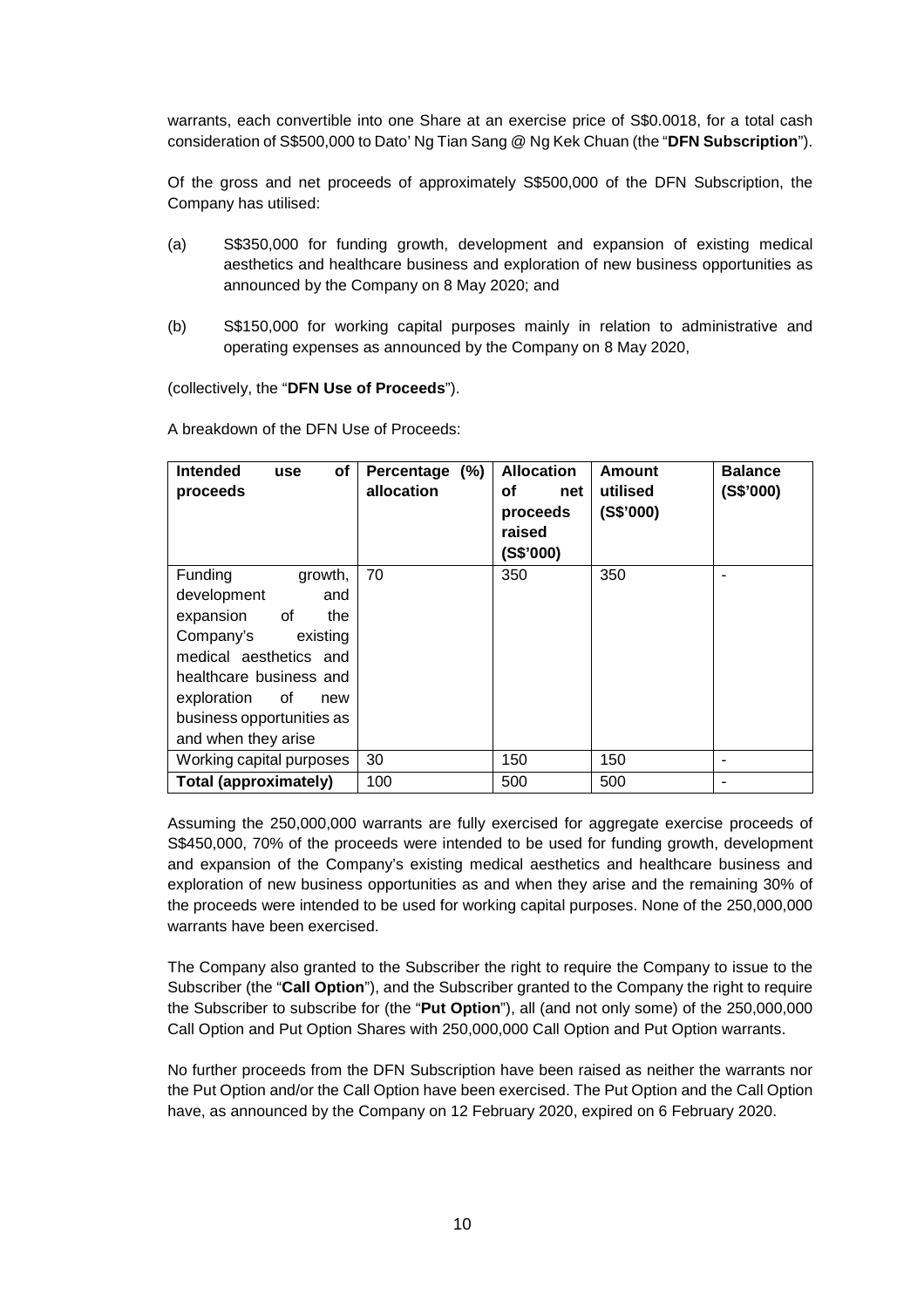### **8. POTENTIAL TRANSFER OF CONTROLLING INTERESTS**

Based on the terms of the Proposed Rights Cum Warrants Issue, a controlling interest may be transferred to certain shareholders pursuant to the Rights Cum Warrants Issue. Rule 803 of the Catalist Rules provides that an issuer must not issue securities to transfer a controlling interest without the prior approval of shareholders in general meeting. Accordingly, the Company will be seeking Shareholders' approval at the EGM to be convened. The Circular to Shareholders containing further information on the Rights Cum Warrants Issue and the potential transfer of controlling interest, together with the notice of the EGM, will be despatched to Shareholders in due course.

## **9. ADJUSTMENTS TO RELEVANT WARRANTS AND RELEVANT OPTIONS**

As of the date of this announcement, the Company does not envisage any adjustments that will be required to be made to the number and/or exercise price of the Relevant Warrants and Relevant Options as a result of the Rights Cum Warrants Issue. Further announcement(s) will be made by the Company in respect of such adjustments as and when appropriate (if any).

### **10. INTERESTS OF DIRECTORS AND SUBSTANTIAL SHAREHOLDERS**

None of the Directors and substantial Shareholders has any interests, direct or indirect, in the Rights Cum Warrants Issue, other than through each of their respective shareholding interests, direct and/or indirect, in the Company.

## **11. RESPONSIBILITY STATEMENT**

The Directors collectively and individually accept full responsibility for the accuracy of the information given in this announcement and confirm after making all reasonable enquiries, that to the best of their knowledge and belief, this announcement constitutes full and true disclosure of all material facts about the Rights Cum Warrants Issue, the Company and its subsidiaries, and the Directors are not aware of any facts the omission of which would make any statement in this announcement misleading. Where information in the announcement has been extracted from published or otherwise publicly available sources or obtained from a named source, the sole responsibility of the Directors has been to ensure that such information has been accurately and correctly extracted from those sources and/or reproduced in the announcement in its proper form and context.

# **12. CAUTIONARY STATEMENT**

**Shareholders and potential investors are advised to exercise caution when dealing or trading in the Shares. The Rights Cum Warrants Issue is subject to certain conditions. As at the date of this announcement, there is no certainty or assurance that the Rights Cum Warrants Issue will materialise or that no changes will be made to the terms thereof. The Company will make the necessary announcements when there are further developments.** 

**Shareholders and potential investors are advised to read this announcement and any further announcements by the Company carefully. Shareholders and potential investors should consult their stockbrokers, bank managers, solicitors, accountants, tax advisers or other professional advisers if they have any doubt about the actions they should take.**